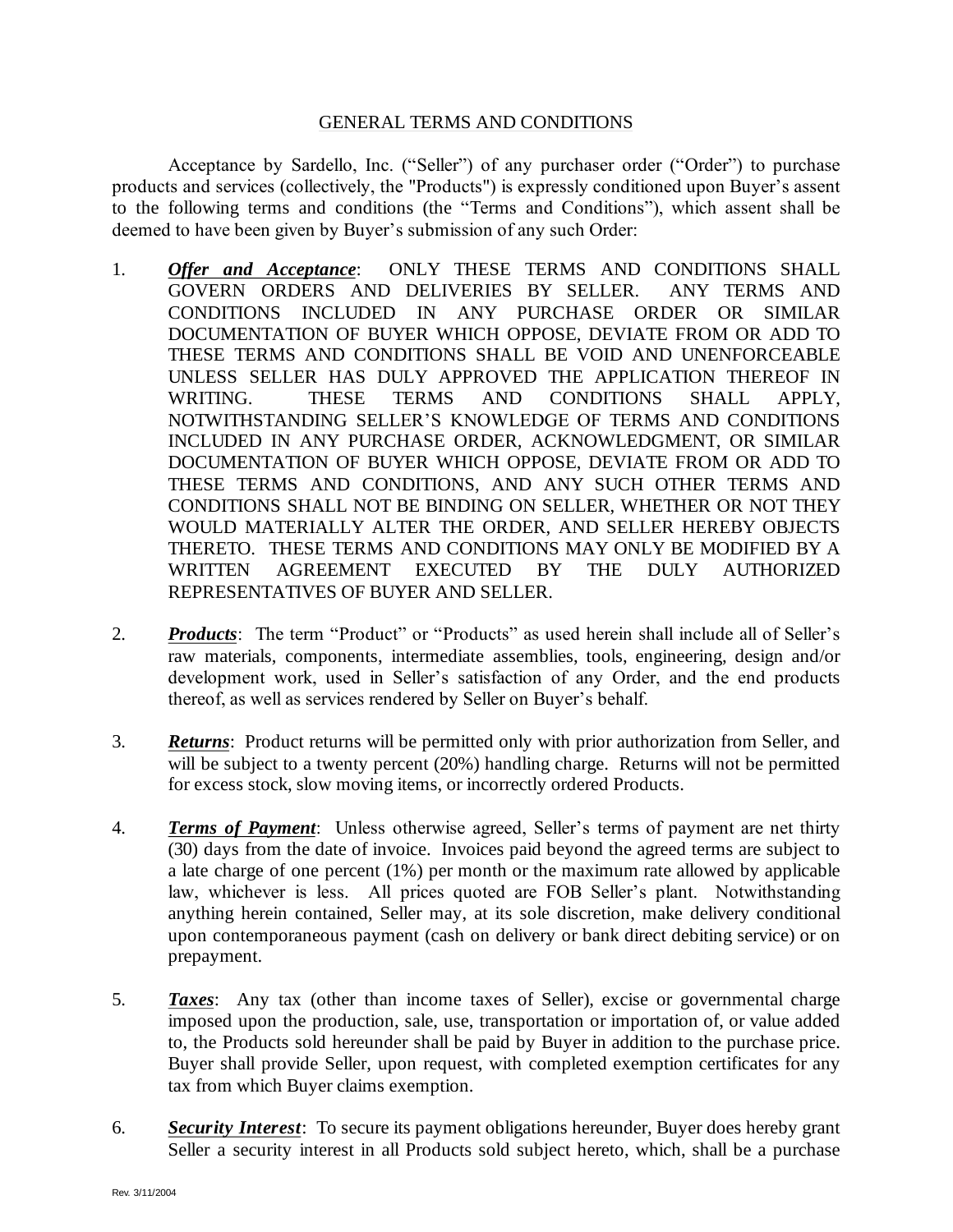money security interest. Buyer hereby authorizes Seller to file a financing statement in any applicable jurisdiction, which will ensure that Seller has a perfected security interest in such Products. Upon payment in full of the purchase price by Buyer, the security interest created hereby shall be null and void and Seller shall execute any documents that are necessary to release the Products from the security interest provided hereby.

- 7. *Insolvency of Buyer*: If Buyer ceases to conduct its operations in the normal course of business, including its inability to meet its obligations as they mature, or if any proceeding under the bankruptcy or insolvency laws is brought by or against Buyer, or a receiver for Buyer is appointed or applied for, or an assignment for the benefit of creditors is made by Buyer, Seller may terminate any Order placed by Buyer without liability, and may demand the immediate return of any Products delivered to Buyer for which Buyer has not yet paid.
- 8. *Delivery and Measurement*: Unless otherwise agreed by the parties, Seller will deliver the Products to a common carrier for delivery to Buyer by railcar or truckload. Title and risk of loss will pass from Seller to Buyer at the point of delivery to the carrier. The quantity of product delivered to Buyer will be determined by industry standard measurement procedures. Buyer will give Seller reasonable notice covering shipments. All shipping information transmitted to Buyer, including shipping and delivery dates, represents only the best estimate of Seller. In the event that delays are encountered by Seller in obtaining equipment, materials and/or services, the shipping schedule will be extended as necessary to accommodate such delays. Seller shall not be liable for direct or consequential loss or damage due to shipment, delivery, etc. If, at Buyer's request, delivery of Products is delayed for longer than one (1) month after notification by Seller that the Products are ready for shipment, Seller, in its sole discretion, may charge Buyer for storage in an amount equal to two percent (2 %) of the price of the Products, for each calendar month for which Seller is so required to store the Products.
- 9. *Inspection*: Buyer shall immediately inspect and test the Products delivered hereunder, upon receipt for damage in transit or insufficient quantity. Damage in transit and insufficient quantity shall be reported by Buyer in writing to Seller within one (1) week of delivery of the Product. Such report must include a detailed description of the damage and/or quantity. Seller shall in no event be liable for any claim of damage in transit or insufficient quantity, whether based in contract, negligence or other tort, strict liability, breach of warranty or otherwise, if Buyer fails to provide a report within such notification period. Such notice does not entitle Buyer to withhold partial or total payments. Final acceptance or rejection of the Products shall be made by Buyer as promptly as practicable after delivery, except as otherwise mutually agreed to by the parties hereto.
- 10. *Limited Warranty*: As to all Products sold to Buyer, Seller warrants that such Products are free of any claim of any nature by any third person and that Seller conveys clear title thereto. All Products sold by Seller to Buyer are warranted to be free from defects in material and workmanship for a period of six (6) months from the date of delivery to Buyer, unless such period is otherwise extended by the mutual agreement of the parties hereto, if such Products are used in normal use and service. This warranty shall not apply to normal wear and tear of any Products, nor to any Products which have been subjected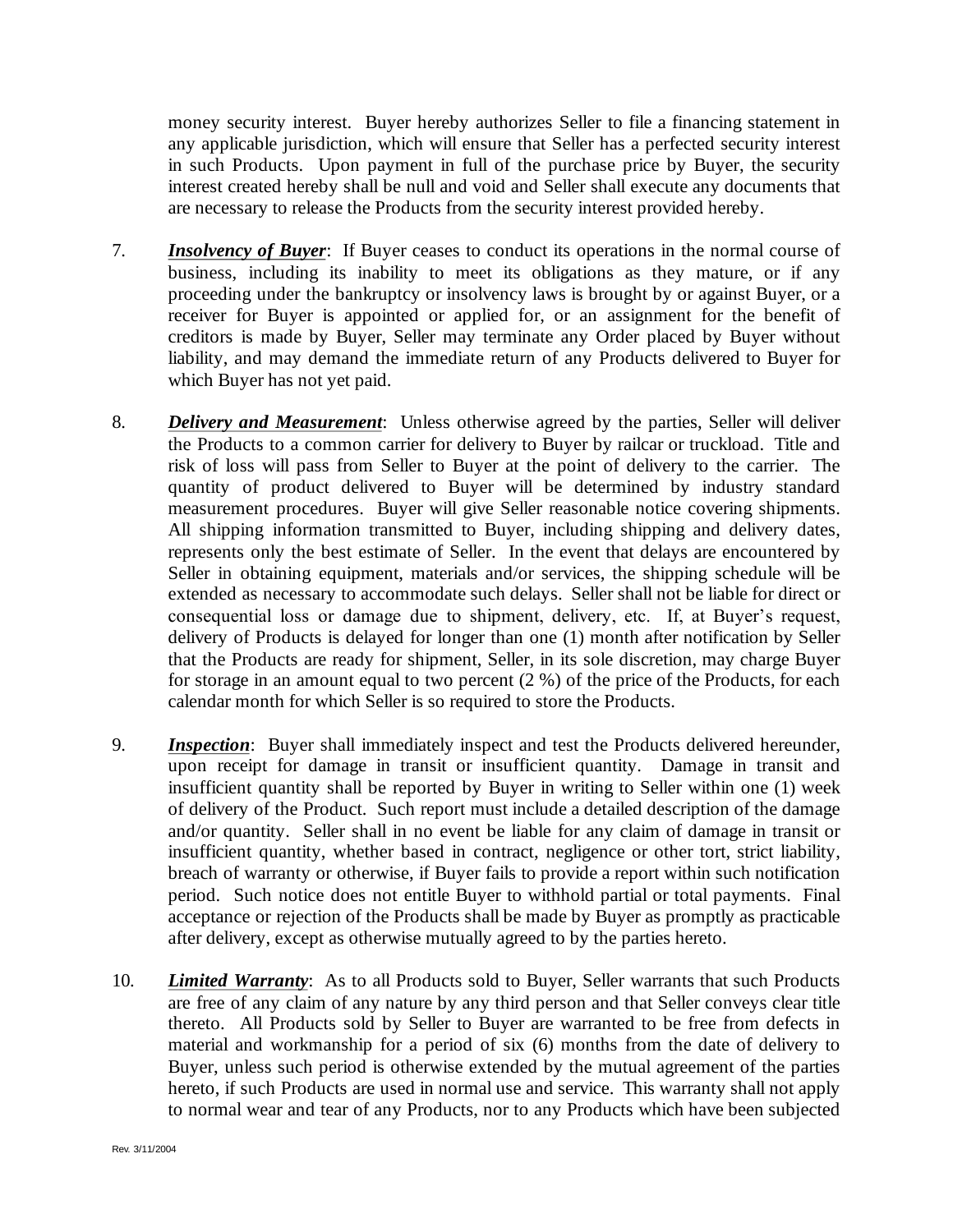to misuse, abuse, neglect, or accident by any person, or to damage caused by water and dirt present in the fuel, nor to any component not reconditioned by Seller, nor any component improperly installed or serviced by any person other than the Seller. Buyer shall promptly notify Seller of any suspected breach of Seller's warranties and hold the Products for Seller's inspection.

THIS WARRANTY IS EXPRESSLY IN LIEU OF ALL OTHER WARRANTIES, EXPRESSED OR IMPLIED, INCLUDING THE WARRANTIES OF MERCHANTABILITY AND FITNESS FOR A PARTICULAR PURPOSE AND ALL OTHER OBLIGATIONS OR LIABILITIES ON THE PART OF SELLER, AND SELLER NEITHER ASSUMES NOR AUTHORIZES ANY OTHER PERSON TO ASSUME FOR IT ANY OTHER LIABILITY IN CONNECTION WITH THE ORDER OF SUCH PRODUCTS.

This warranty does not cover engine parts which are cleaned and repackaged, pursuant to the Seller's parts cleaning business. NO WARRANTY OF MERCHANTABILITY, FITNESS FOR A PARTICULAR PURPOSE OR OTHER WARRANTY (WHETHER EXPRESS, IMPLIED OR STATUTORY) IS MADE BY SELLER WITH REGARD TO SUCH CLEANED AND REPACKAGED PARTS.

- 11. *Limitation of Liability*: BUYER'S SOLE AND EXCLUSIVE REMEDY AND SELLER'S EXCLUSIVE LIABILITY FOR THE BREACH OF ANY OF SELLER'S WARRANTIES HEREUNDER, STATUTORY OR OTHERWISE, ARE LIMITED TO THE REPLACEMENT OR REPAIR, AT SELLER'S REPAIR SHOP LOCATED AT 1000 CORPORATION DRIVE, ALIQUIPPA, PENNSYLVANIA, OF ANY WARRANTED PRODUCTS RETURNED TO SELLER, TRANSPORTATION COSTS PREPAID, WITHIN THE ABOVE-SPECIFIED TIME PERIOD, WHICH SELLER'S INSPECTION DISCLOSES TO SELLER'S SATISFACTION TO HAVE BEEN DEFECTIVE. THIS REMEDY IS MADE IN LIEU OF ANY AND ALL REMEDIES OTHERWISE PROVIDED UNDER LAW. SELLER SHALL, IN NO EVENT, BE LIABLE TO BUYER FOR LOSS OF PROFITS, INCIDENTAL, DIRECT, SPECIAL, PUNITIVE OR CONSEQUENTIAL DAMAGES OR CONTINGENT LIABILITIES ARISING OUT OF ANY ORDER, WHETHER BASED ON A CLAIM ARISING IN CONTRACT, TORT, STRICT LIABILITY OR OTHERWISE. THE LIABILITY OF SELLER IS LIMITED TO REPAIRING OR REPLACING THE WARRANTED PRODUCTS IN ACCORDANCE WITH THE STIPULATIONS CONTAINED IN THIS WARRANTY. NO OTHER WARRANTY, EXPRESS OR IMPLIED, IS MADE.
- 12. *Excuses for Nonperformance*: Either Seller or Buyer will be excused from its obligations to the extent that performance is delayed or prevented by any circumstances, (except financial) reasonably beyond its control or by fire, explosion, mechanical breakdown, strikes or other labor trouble, plant shutdown, unavailability of or interference with the usual means of transporting the Products, or compliance with any law, regulation, order, recommendation or request of any governmental authority. In addition, Seller will be so excused in the event it is unable to acquire from its usual sources and on terms it deems to be reasonable, any material for manufacturing or reconditioning the Products. If, because of such circumstances, there should be a